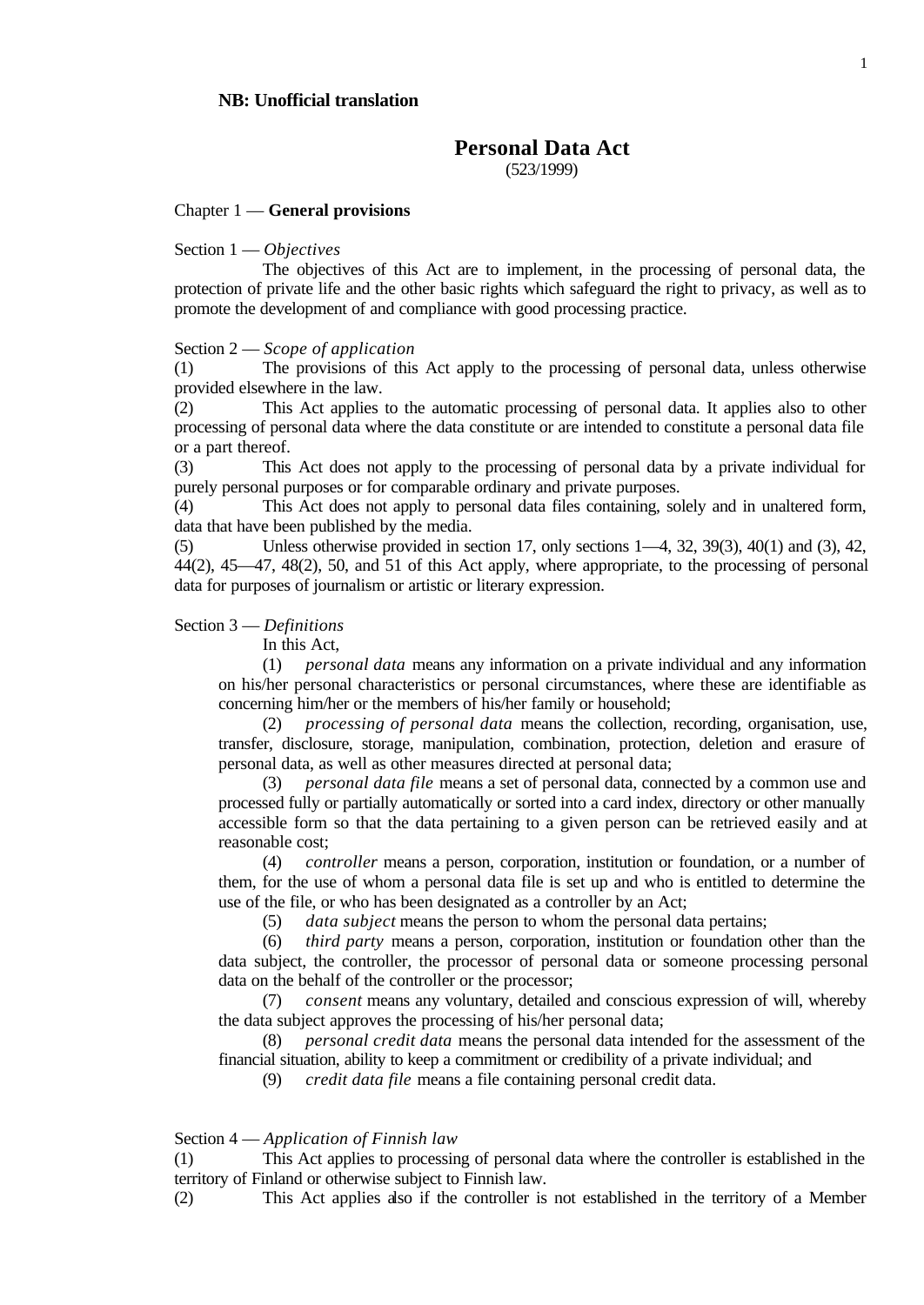State of the European Union, but it uses equipment located in Finland in the processing of personal data, except where the equipment is used solely for the transfer of data through the territory. In this case the controller shall designate a representative established in Finland.

#### Chapter 2 — **General rules on the processing of personal data**

#### Section 5 — *Duty of care*

The controller shall process personal data lawfully and carefully, in compliance with good processing practice, and also otherwise so that the protection of the data subject's private life and the other basic rights which safeguard his/her right to privacy are not restricted without a basis provided by an Act. Anyone operating on the behalf of the controller, in the form of an independent trade or business, is subject to the same duty of care.

#### Section 6 — *Defined purpose of processing*

It must be appropriate and justified to process personal data in the operations of the controller. The purpose of the processing of personal data, the regular sources of personal data and the regular recipients of recorded personal data shall be defined before the collection of the personal data intended to be recorded in the file or their organisation into a personal data file. The purpose of the processing shall be defined so that those operations of the controller in which the personal data are being processed are made clear.

#### Section 7 — *Exclusivity of purpose*

Personal data must not be used  $\alpha$  otherwise processed in a manner incompatible with the purposes referred to in section 6. Later processing for purposes of historical, scientific or statistical research is not deemed incompatible with the original purposes.

#### Section 8 — *General prerequisites for processing*

(1) Personal data shall be processed only if:

(1) the data subject has unambiguously consented to the same;

(2) the data subject has given an assignment for the same, or this is necessary in order to perform a contract to which the data subject is a party or in order to take steps at the request of the data subject before entering into a contract;

(3) processing is necessary, in an individual case, in order to protect the vital interests of the data subject;

(4) processing is based on the provisions of an Act or it is necessary for compliance with a task or obligation to which the controller is bound by virtue of an Act or an order issued on the basis of an Act;

(5) there is a relevant connection between the data subject and the operations of the controller, based on the data subject being a client or member of, or in the service of, the controller or on a comparable relationship between the two (*connection requirement*);

(6) the data relate to the clients or employees of a group of companies or another comparable economic grouping, and they are processed within the said grouping,

(7) processing is necessary for purposes of payment traffic, computing or other comparable tasks undertaken on the assignment of the controller;

(8) the matter concerns generally available data on the status, duties or performance of a person in a public corporation or business, and the data is processed in order to safeguard the rights and interests of the controller or a third party receiving the data; or

(9) the Data Protection Board has issued a permission for the same, as provided in section 43(1).

Personal data may be disclosed on the basis of paragraph (1)(5) only if such disclosure is a regular feature of the operations concerned and if the purpose for which the data is disclosed is not incompatible with the purposes of the processing and if it can be assumed that the data subject is aware of such disclosure.

 Chapter 3 contains provisions on the processing of sensitive personal data and personal identity numbers. Chapter 4 contains provisions on the processing of personal data for special purposes.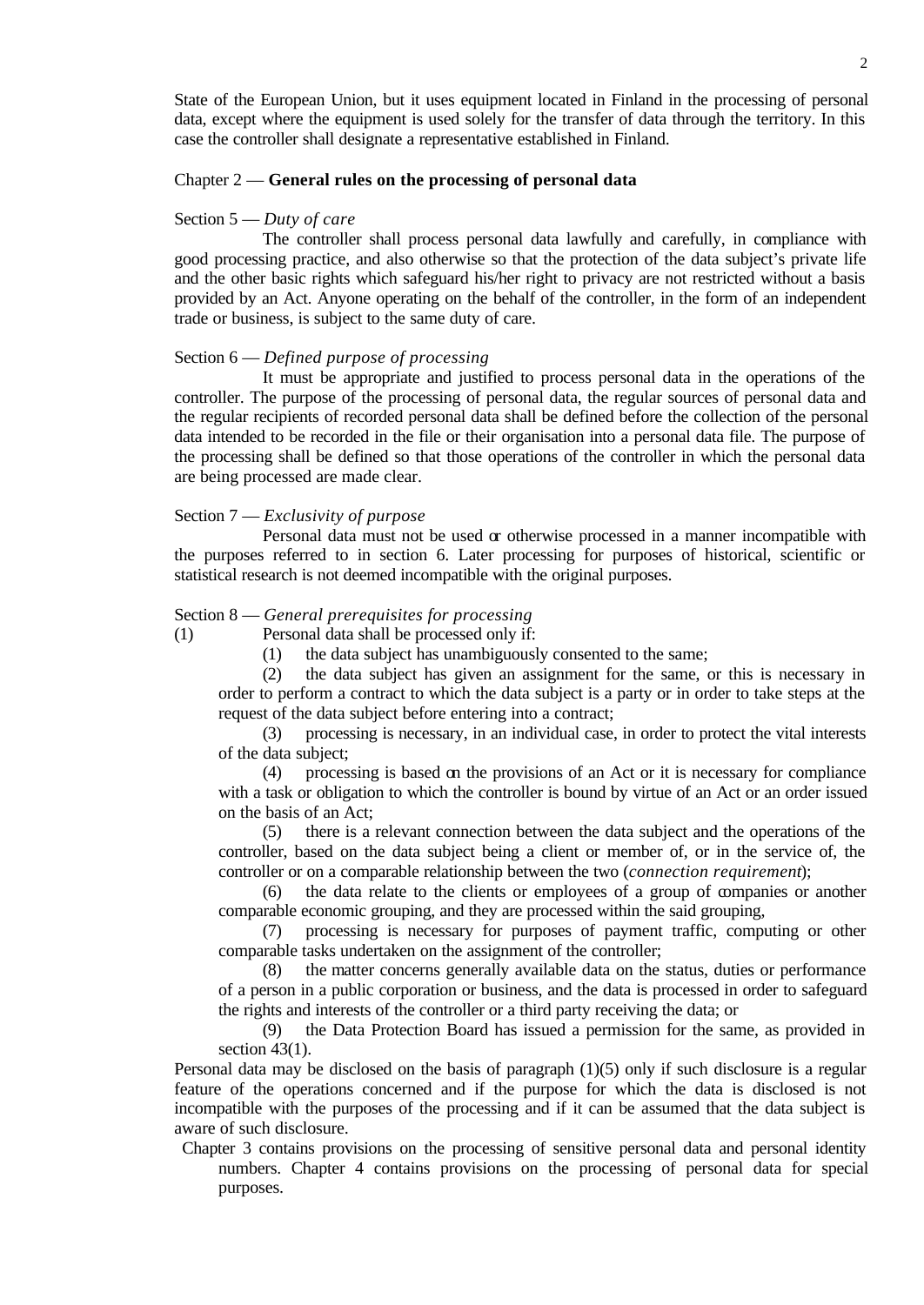The provisions on access to official documents apply to access to information in the personal data files of the authorities and to other disclosure of. personal data therein.

#### Section 9 — *Principles relating to data quality*

- (1) The personal data processed must be necessary for the declared purpose of the processing (*necessity requirement*).
- (2) The controller shall see to that no erroneous, incomplete or obsolete data are processed (*accuracy requirement*). This duty of the controller shall be assessed in the light of the purpose of the personal data and the effect of the processing on the protection of the privacy of the data subject.

### Section 10 — *Description of file*

- (1) The controller shall draw up a description of the personal data file, indicating:
	- (1) the name and address of the controller and, where necessary, those of the representative of the controller;
	- (2) the purpose of the processing of the personal data;
	- (3) a description of the group or groups of data subjects and the data or data groups relating to them;
	- (4) the regular destinations of disclosed data and whether data are transferred to countries outside the European Union or the European Economic Area; and
	- (5) a description of the principles in accordance to which the data file has been secured.
- (2) The controller shall keep the description of the file available to anyone. This obligation may be derogated from, if necessary for the protection of national security, defence or public order and security, for the prevention or investigation of crime, or for a supervision task relating to taxation or public finances.

### Chapter 3 — **Sensitive data and personal identity number**

#### Section 11 — *Prohibition to process sensitive data*

The processing of sensitive data is prohibited. Personal data are deemed to be sensitive, if they relate to or are intended to relate to:

- (1) race or ethnic origin;
- (2) the social, political or religious affiliation or trade-union membership of a person;
- (3) a criminal act, punishment or other criminal sanction;
- (4) the state of health, illness or handicap of a person or the treatment or other comparable measures directed at the person;
- (5) the sexual preferences or sex life of a person; or
- (6) the social welfare needs of a person or the benefits, support or other social welfare assistance received by the person.

#### Section 12 — *Derogations from the prohibition to process sensitive data*

- (1) The prohibition in section 11 does not prevent:
	- (1) processing of data where the data subject has given an express consent;
	- (2) processing of data on the social, political or religious affiliation or trade-union membership of a person, where the person has himself/herself brought the data into the public domain;
	- (3) processing of data necessary for the safeguarding of a vital interest of the data subject or someone else, if the data subject is incapable of giving his/her consent;
	- (4) processing of data necessary for drafting or filing a lawsuit or for responding to or deciding of such a lawsuit;
	- (5) processing of data where based on the provisions of an Act or necessary for compliance with an obligation to which the controller is subject directly by virtue of an Act;
	- (6) processing of data for purposes of historical, scientific or statistical research;
	- (7) the processing of data on religious, political or social affiliation in the operations of an association or corporation professing such affiliation, where the data relate to members of the association or corporation or to persons connected to the association or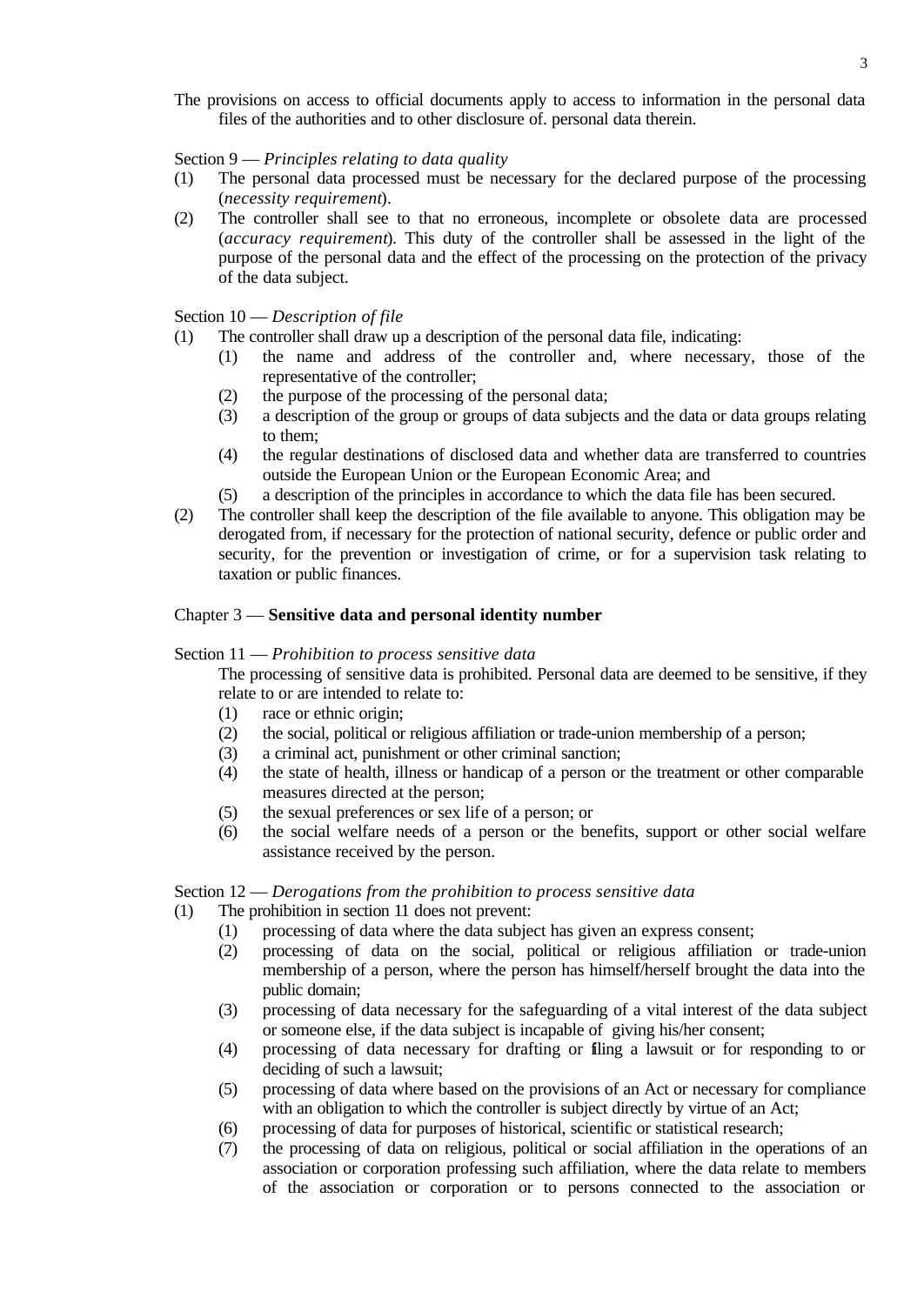corporation on a regular basis and in the context of the stated purposes of the association or corporation, and where the data is not disclosed to a third party without the consent of the data subject;

- (8) the processing of data on trade-union membership in the operations of a trade union or a federation of trade unions, where the data relate to the members of the union or federation or to persons connected to the union or federation on a regular basis and in the context of the stated purposes of the union or federation, and where the data is not disclosed to a third party without the consent of the data subject;
- (9) the processing of data on trade-union membership, where necessary for the observation of the special rights and duties of the controller in the field of labour law;
- (10) a health care unit or a health care professional from processing data collected in the course of their operations and relating to the state of health, illness or handicap of the data subject or the treatment or other measures directed at the data subject, or other data which are indispensable in the treatment of the data subject;
- (11) an insurer from processing data collected in the course of its insurance activity and relating to the state of health, illness or handicap of the policyholder/claimant or the treatment or other measures directed at the policyholder/claimant, or data on the criminal act, punishment or other sanction of the policyholder/claimant or the person causing the damage, where necessary for the determination of the liability of the insurer;
- (12) a social welfare authority or another authority, institution or private producer of social services granting social welfare benefits from processing data collected in the course of their operations and relating to the social welfare needs of the data subject or the benefits, support or other social welfare assistance received by the person or otherwise indispensable for the welfare of the data subject; or processing of data where the Data Protection Board has issued a permission for the same, as provided in section 43(2).
- (2) Sensitive data shall be erased from the data file immediately when there no longer is a reason for its processing, as provided in paragraph (1). The reason and the need for processing shall be re-evaluated at five-year intervals at the longest, unless otherwise provided in an Act or stated in a permission of the Data Protection Board referred to in paragraph (1)(13).

# Section 13 — *Processing of a personal identity number*

- (1) A personal identity number may be processed on the unambiguous consent of the data subject or where so provided in an Act. A personal identity number may also be processed if it is necessary to unambiguously identify the data subject:
	- (1) in order to perform a task laid down in an Act;
	- (2) in order to realise the rights or duties of the data subject or the controller; or
	- (3) for purposes of historical, scientific or statistical research.
- (2) A personal identity number may be processed in activities relating to the granting of credit and the collection of debt, in the insurance, credit, renting and lending businesses, in credit data operations, in health care, in social welfare activities or other social services and in matters relating to the civil service, employment and other service relationships and benefits relating to the same.
- (3) In addition to the provisions on processing in paragraphs (1) and (2), a personal identity number may be disclosed for the purposes of updating of address information and prevention of redundant postal traffic, provided that the personal identity number is already available to the recipient.
- (4) The controller shall see to that the personal identity number is not unnecessarily included in hard copies printed or drawn up from the personal data file.

# Chapter 4 — **Processing of personal data for special purposes**

# Section 14 — *Research*

- (1) Personal data may be processed for purposes of historical or scientific research also for a reason not referred to in section 8(1), if:
	- (1) the research cannot be carried out without data identifying the person and the consent of the data subjects cannot be obtained owing to the quantity of the data, their age or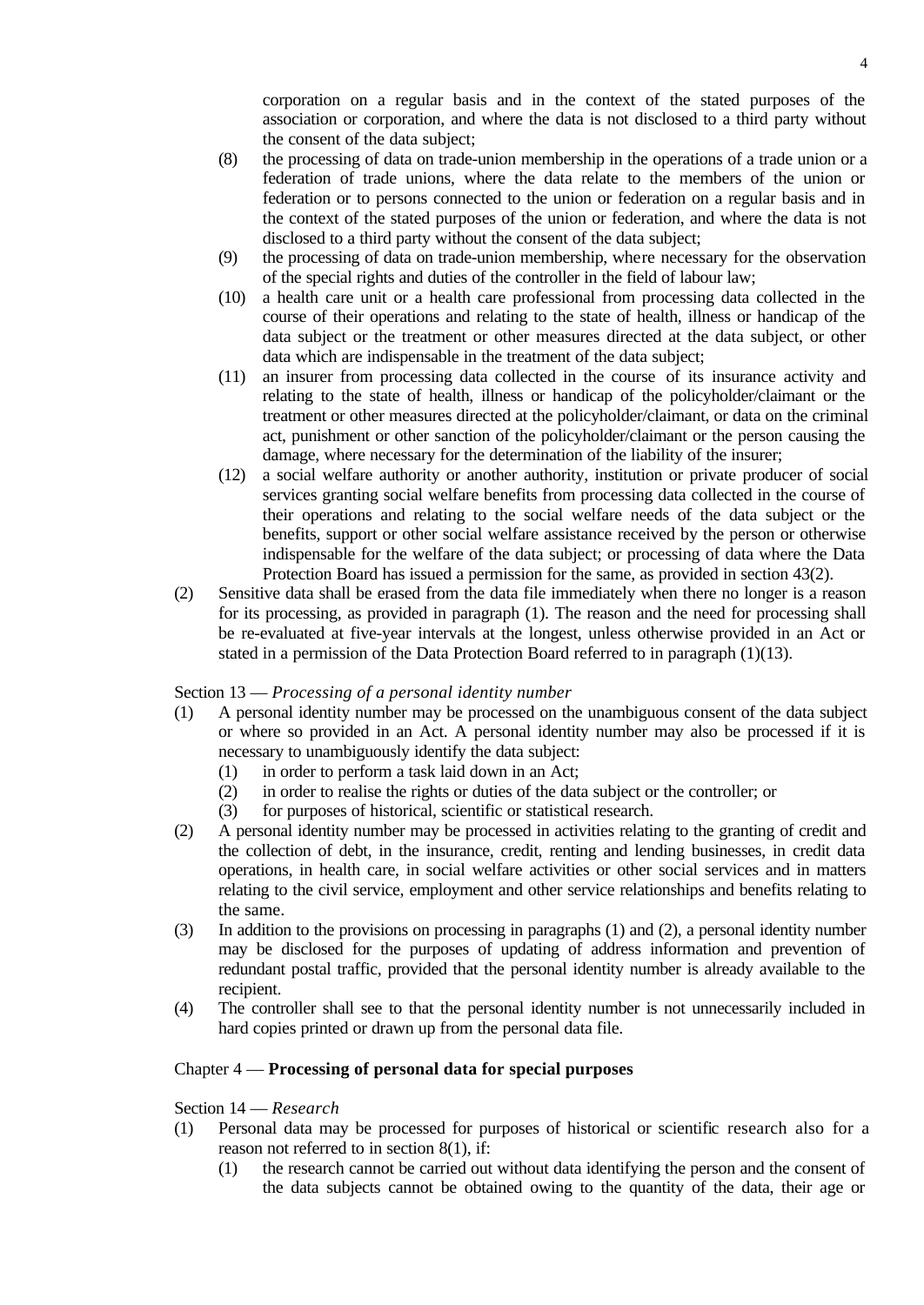another comparable reason;

- (2) the use of the personal data file is based on an appropriate research plan and a person or a group of persons responsible for the research have been designated;
- (3) the personal data file is used and data are disclosed therefrom only for purposes of historical or scientific research and the procedure followed is also otherwise such that the data pertaining to a given individual are not disclosed to outsiders; and
- (4) after the personal data are no longer required for the research or for the verification of the results achieved, the personal data file is destroyed or transferred into an archive, or the data in it are altered so that the data subjects can no longer be identified.
- (2) The provision in paragraph (1)(3) does not apply if the procedure in that paragraph is manifestly unnecessary for the protection of the privacy of the data subjects owing to the age or quality of the data in the personal data file.
- (3) The provisions in paragraph (1) apply in a supplementary manner where the processing of the personal data is based in section 8(1).

### Section 15 — *Statistics*

Personal data may be processed for statistical purposes also for a reason not referred to in section 8(1), if:

- (1) the statistics cannot be compiled or the underlying data requirements fulfilled without using personal data;
- (2) the compilation of statistics is an activity where the controller is engaged in; and
- (3) the file is used for statistical purposes only and data are not disclosed from it in a way allowing for the identification of a given individual, except where the data are disclosed for official statistics.

### Section 16 — *Official plans and reports*

For purposes of official planning and reporting, an authority may collect and record personal data, also for a reason not referred to in section  $8(1)$ , into an official personal data file; in this event, the provisions in section 14 apply in so far as appropriate.

#### Section 17 — *Public registers*

- (1) Unless prohibited by the data subject, data may be collected and recorded, also for a reason not referred to in section 8(1), into a personal data file kept for purposes of a public register, as follows: identifying data on the data subject, his/her spouse, children and parents, data on the connecting factor on the basis of which the public register has been compiled and related data, as well as the data subject's contact information.
- (2) Here a public register means a publication where the data subjects are connected by a given profession or education, by the membership of a professional body or other community or by status or achievement in culture, sports, business or other civic activity, or by another comparable circumstance.
- (3) For purposes of a public register referred to in paragraph (1), data that may under that paragraph be collected and recorded into such a file may be disclosed from another file, unless prohibited by the data subject.

# Section 18 — *Genealogical research*

- (1) Unless prohibited by the data subject, data may be collected and recorded, also for a reason not referred to in section 8(1), into a personal data file kept for the purposes of genealogical research, as follows: identifying data on the member of a family and his/her spouse, the other data required for genealogical research and the data subject's contact information.
- (2) For purposes of a genealogical register referred to in paragraph (1), data that may under that paragraph be collected and recorded into such a file may be disclosed from another file, unless prohibited by the data subject.

# Section 19 — *Direct marketing and other personalised mailing*

(1) Unless such processing has been prohibited by the data subject, personal data may be collected and recorded, also for a reason not referred to in section 8(1), into a personal data file kept for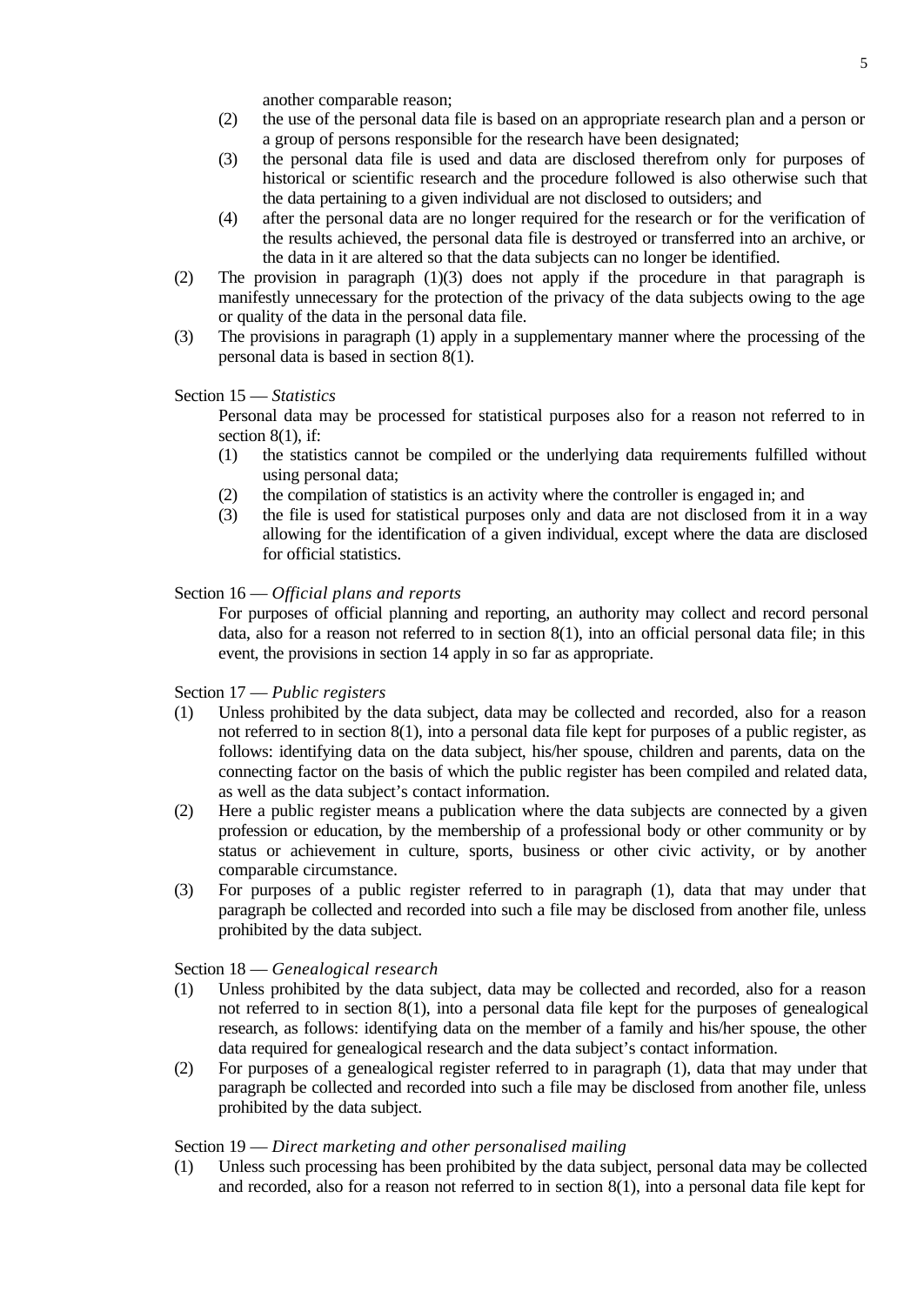the purposes of direct marketing, distance selling, other direct advertising, opinion polling and market research or for other comparable personalised mailing, if:

- (1) the personal data file is used in a predetermined and short-term marketing campaign or other measure referred to in this paragraph and its contents do not compromise the protection of the privacy of the data subject; or
- (2) the personal data file contains data solely on the name, title or occupation, age, sex and native language of the data subject as well as one distinguishing datum and the data subject's contact information;
- (3) the file contains data pertaining to the duties or status of the data subject in business or public life, and it is used for the mailing of information relevant to the same.
- (2) For a purpose referred to in paragraph (1), data referred in paragraph  $(1)(2)$  may be disclosed or used as sample criteria in a disclosure, unless the data subject has prohibited disclosure and if it is evident that the data subject is aware of such disclosure.

# Section 20 — *Processing of personal credit data*

- (1) A person engaged in credit data activity may record into a credit data file the name and contact information on a person, as well as data on a default in payment or performance, where:
	- (1) the default has been established by a judgment or judgment by default handed down by a court and no longer subject to appeal, by a measure undertaken by the enforcement authorities or by the protest of a registered bill of exchange; or the default has led to the official declaration of the insolvency of the data subject in enforcement proceedings;
	- (2) the default has led to the filing of a bankruptcy petition;
	- (3) the default has been acknowledged in writing by the data subject to the creditor; or
	- (4) the default relates to a hire-purchase scheme and under the Hire-Purchase Act (91/1966) entitles the seller to repossess the object, or relates to another consumer credit agreement and under the Consumer Protection Act (38/1978) entitles the creditor to terminate the agreement.
- (2) The data referred to above in paragraph (1)(4) may be recorded only if there is a clause in the consumer credit agreement stating the situations in which the default in payment or performance can be recorded into the credit data file. Further prerequisites are that the creditor has at least 21 days earlier sent the debtor a written reminder which mentions the possibility of recording default data into the credit data file and that the debtor has been in default for at least 60 days from the original due date, mentioned in the reminder.
- (3) In addition, data may be recorded in a credit data file on the entries contained in the debt adjustment register referred to in section 87 of the Act on the Adjustment of the Debts of a Private Individual (57/1993), on the placement of a person under guardianship and on the appointment of a trustee to administer the financial affairs of a person, and, on the request of the data subject, on the payment of the debt referred to in paragraph (1) and on a credit stoppage, where supplied by the data subject himself/herself.
- (4) Personal credit data may be disclosed only to a controller engaged in credit data activity and to a person needing the data for purposes of granting credit or credit monitoring, or for another comparable purpose.

#### Section 21 — *Erasure of data in a credit data file*

The data referred to in section  $20(1)(1)$ —(4) shall be erased from the credit data register as follows:

- (1) the data referred to in subparagraph (1) after the lapse of four years from the establishment of the default;
- (2) the data referred to in subparagraph (2) after the lapse of five years from the filing of the bankruptcy application;
- (3) the data referred to in subparagraph (3) at the latest after the lapse of two years from the acknowledgement of the default; and
- (4) the data referred to in subparagraph (4) at the latest after the lapse of two years from the recording of the entry on default.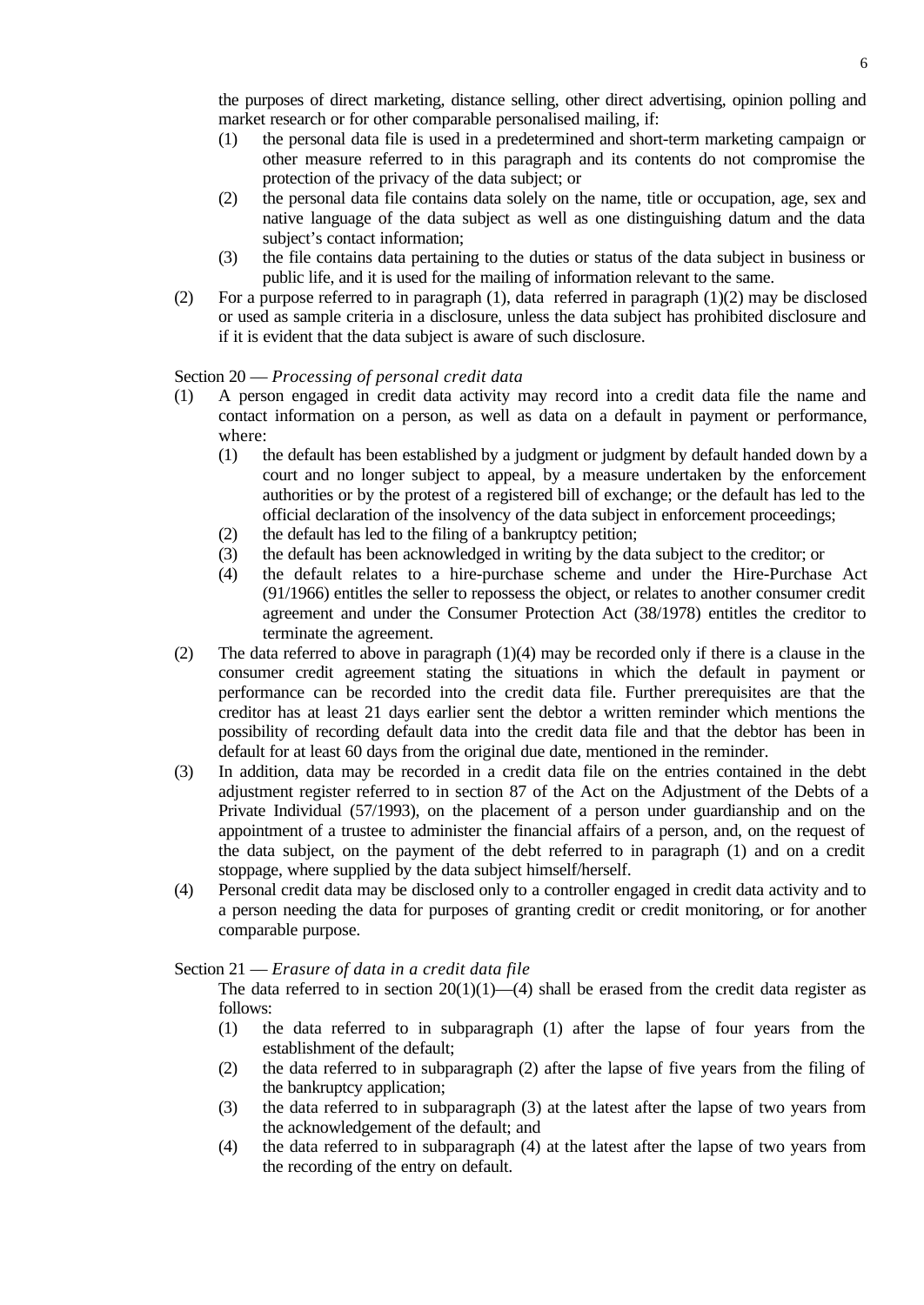# Chapter 5 — **Transfer of personal data to outside the European Union**

# Section 22 — *General prerequisites*

- (1) Personal data may be transferred to outside the European Union or the European Economic Area only if the country in question guarantees an adequate level of data protection.
- (2) The adequacy of the level of data protection shall be evaluated in the light of the nature of the data, the purpose and duration of the intended processing, the country of origin and the country of final destination, as well as the general and sectoral legal provisions, codes of conduct and security measures applied in that country.

### Section 22a **–** *Findings of the Commission* (986/2000)

- (1) Personal data may be transferred out of the territory of the member states of the European Union or out of the European Economic Area in so far as the Commission of the European Communities has found, pursuant to Articles 3 and 25(6) of Directive 95/46/EC of the European Parliament and of the Council on the protection of individuals with regard to the processing of personal data and on the free movement of such data (in the following, the *Data Protection Directive*), that the country in question guarantees an adequate level of data protection.
- (2) Personal data shall not be transferred out of the territory of the member states of the European Union nor out of the European Economic Area in so far as the Commission has found, pursuant to Articles 3 and 25(4) of the Data Protection Directive, that the country in question does not guarantee an adequate level of data protection.

# Section 23 — *Grounds for derogation*

Sections 22 and 22a do not prevent the transfer of data if: (986/2000):

- (1) the data subject has unambiguously consented to the transfer;
- (2) the data subject has given an assignment for the transfer, or this is necessary in order to perform a contract to which the data subject is a party or in order to take steps at the request of the data subject before entering into a contract;
- (3) the transfer is necessary in order to make or perform an agreement between the controller and a third party and in the interest of the data subject;
- (4) the transfer is necessary in order to protect the vital interests of the data subject;
- (5) the transfer is necessary or called for by law for securing an important public interest or for purposes of drafting or filing a lawsuit or for responding to or deciding such a lawsuit;
- (6) the transfer is made from a file, the disclosure of data from which, either generally of for special reasons, has been specifically provided in an Act; (986/2000)
- (7) the controller, by means of contractual terms or otherwise, gives adequate guarantees of the protection of the privacy and the rights of individuals, and the Commission has not found, pursuant to Articles 3 and 26(3) of the Data Protection Directive, that the guarantees are inadequate; or (986/2000)
- (8) the transfer is made by using standard contractual clauses as adopted by the Commission in accordance with Article 26(4) of the Data Protection Directive. (986/2000)

# Chapter 6 — **The data subject's rights**

#### Section 24 — *Information on the processing of data*

(1) When collecting personal data, the controller shall see to that the data subject can have information on the controller and, where necessary, the representative of the controller, on the purpose of the processing of the personal data, on the regular destinations of disclosed data, as well as on how to proceed in order to make use of the rights of the data subject in respect to the processing operation in question. This information shall be provided at the time of collection and recording of the data or, if the data are obtained from elsewhere than the data subject and intended for disclosure, at the latest at the time of first disclosure of the data.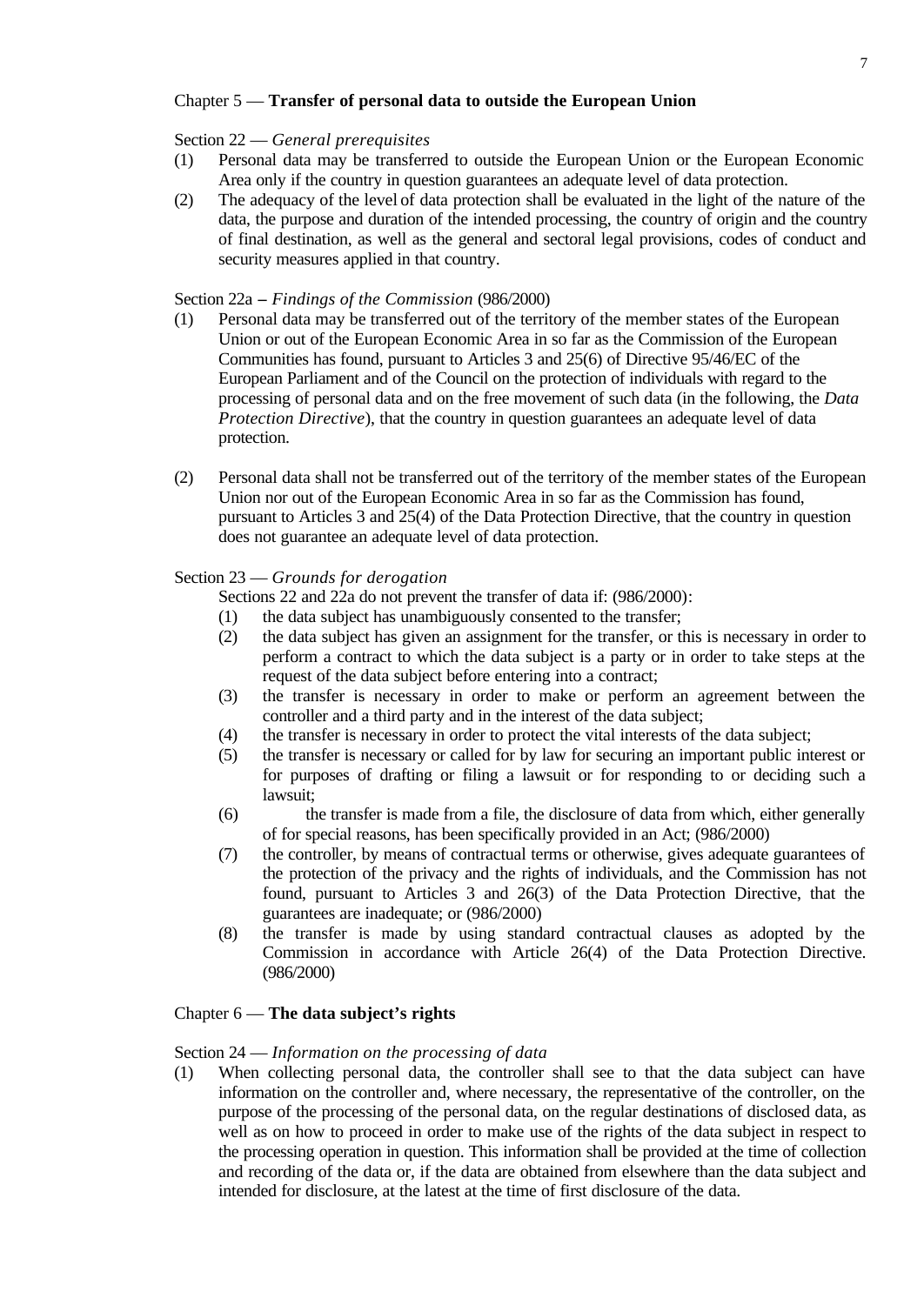- (2) The duty of providing information, referred to above in paragraph (1), may be derogated from:
	- (1) if the data subject already has the relevant information;
	- (2) if this is necessary for the protection of national security, defence or public order or security, for the prevention or investigation of crime or for carrying out the monitoring function pertaining to taxation or the public finances; or
	- (3) where the data are collected from elsewhere than the data subject, if the provision of the information to the data subject is impossible or unreasonably difficult, or if it significantly damages or inconveniences the data subject or the purpose of the processing of the data and the data are not used when making decisions relating to the data subject, or if there are specific provisions in an Act on the collection, recording or disclosure of the data.

# Section 25 — *Information on the processing of data in certain situations*

- (1) A controller shall provide the data subject with the data contained in the credit data file and pertaining to the data subject, as well as with the information on the controller and the processing referred to in section 24, at the time when the first entry on the data subject under section 20 has been recorded into the file.
- (2) Anyone who has obtained personal credit data on the data subject for the purpose of making a decision pertaining to the data subject shall notify the data subject of the use of the credit data in the decision-making, of the file from which the data have been obtained, of the time when the data have been obtained, if the rejection of credit or another decision negative from the point of view of the data subject is based on the credit data.
- (3) Where the name and contact information of an individual have been obtained from a personal data file for the purposes of direct marketing, distance selling or other direct advertising, or of market research or an opinion poll, or for a comparable addressed delivery, the file used, the controller and the address of the controller shall be mentioned. A teleseller shall give the same information upon request.

# Section 26 — *Right of access*

- (1) Regardless of secrecy provisions, everyone shall have the right of access, after having supplied sufficient search criteria, to the data on him/her in a personal data file, or to a notice that the file contains no such data. The controller shall at the same time provide the data subject with information of the regular sources of data in the file, on the uses for the data in the file and the regular destinations of disclosed data. Where an automated decision referred to in section 31 is involved, the data subject shall also have the right of access to information on the operating principles of the pertinent automatic processing of data.
- (2) A controller engaged in credit data activity shall upon the request of the data subject provide information on the recipients and destinations of personal credit data on the data subject disclosed during the preceding six months, as well as the sources of the data on the data subject.
- (3) The controller may charge for the provision of access to the data only if less than one year has passed since the previous instance of providing the data subject with access to data in the file. The charge shall be reasonable and it shall not exceed the immediate costs of providing access to the data.

# Section 27 — *Restrictions on the right of access*

- (1) There is no right of access, as referred to in section 26 above:
	- (1) if providing access to the data could compromise national security, defence or public order or security, or hinder the prevention or investigation of crime;
	- (2) if providing access to the data would cause serious danger to the health or treatment of the data subject or to the rights of someone else;
	- (3) if the data in the file are used solely for historical or scientific research or statistical purposes; or
	- (4) if the personal data in the file are used in the carrying out of monitoring or inspection functions and not providing access to the information is indispensable in order to safeguard an important economic interest or financing position of Finland or the European Union.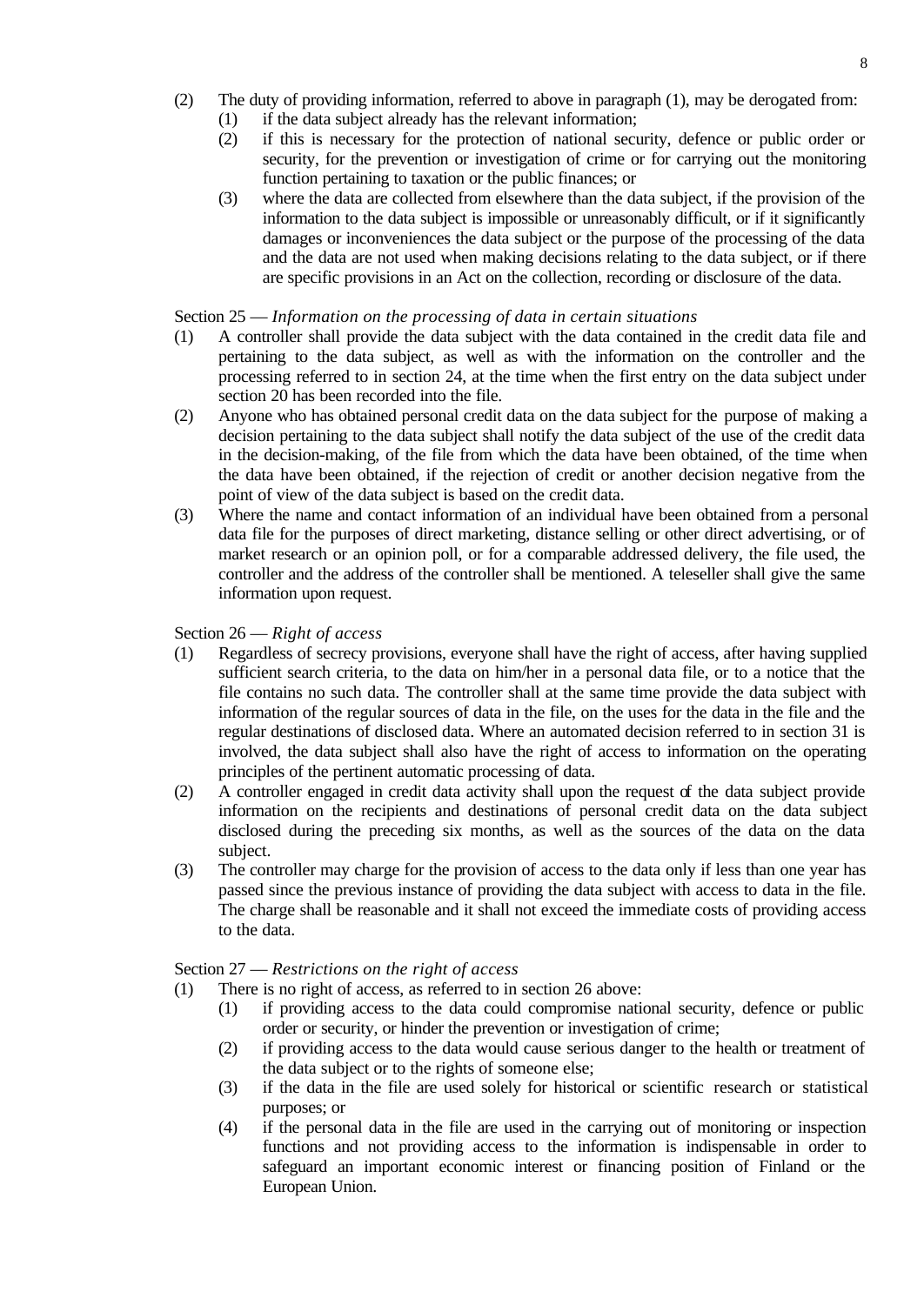(2) If only a part of the data on a data subject is such that it falls within the restriction on the right of access provided in paragraph (1), the data subject shall have the right of access to the remainder of the data.

#### Section 28 — *Realisation of the right of access*

- (1) Anyone who wishes to have access to the data on himself/herself, as referred to in section 26, shall make a request to this effect to the controller by a personally signed or otherwise comparably verified document or by appearing personally in the premises of the controller.
- (2) The controller shall without undue delay reserve the data subject an opportunity to inspect the data referred to in section 26 or, upon request, provide a hard copy of the data. The data shall be given in an intelligible form. If the controller refuses to provide access to the data, a written certificate to this effect shall be issued. The certificate shall also mention the reasons for the refusal. A failure by the controller to give a written response to the data subject within three months of the request is deemed equivalent to a refusal to provide access to the data. In this event, the data subject may bring the matter to the attention of the Data Protection Ombudsman.
- (3) Anyone who wishes to have access to the data on himself/herself in the files of the health care authorities and institutions, physicians and dentists or other health care professionals and relating to their state of health or illness, shall make a request to this effect to a physician or another health care professional, who shall then see to the obtainment of the data with the consent of the data subject and provide him/her with access to the entries in the file.. The provisions in paragraph (2) apply to the procedure in the realisation and refusal of the right of access.

Section 29 — *Rectification*

- (1) The controller shall, on its own initiative or at the request of the data subject, without undue delay rectify, erase or supplement personal data contained in its personal data file and erroneous, unnecessary, incomplete or obsolete as regards the purpose of the processing. The controller shall also prevent the dissemination of such data, if this could compromise the protection of the privacy of the data subject or his/her rights.
- (2) If the controller refuses the request of a data subject of the rectification of an error, a written certificate to this effect shall be issued.The certificate shall also mention the reasons for the refusal. In this event, the data subject may bring the matter to the attention of the Data Protection Ombudsman.
- (3) The controller shall notify the rectification to the recipients to whom the data have been disclosed and to the source of the erroneous personal data. However, there is no duty of notification if this is impossible or unreasonably difficult.

#### Section 30 — *Right to prohibit processing*

A data subject has the right to prohibit the controller to process personal data for purposes of direct advertising, distance selling, other direct marketing, market research, opinion polls, public registers or genealogical research.

Section 31 — *Automated decisions*

The making of a decision on the basis of certain characteristics of a data subject, where involving solely automatised data processing and having legal consequences to the data subject or otherwise significantly affecting him/her, is permitted only if

- (1) so provided in an Act; or
- (2) the decision is made in connection with the making or performance of an agreement, provided that the protection of the rights of the data subject is guaranteed or that the decision fulfils the request of the data subject on the making or performance of the agreement.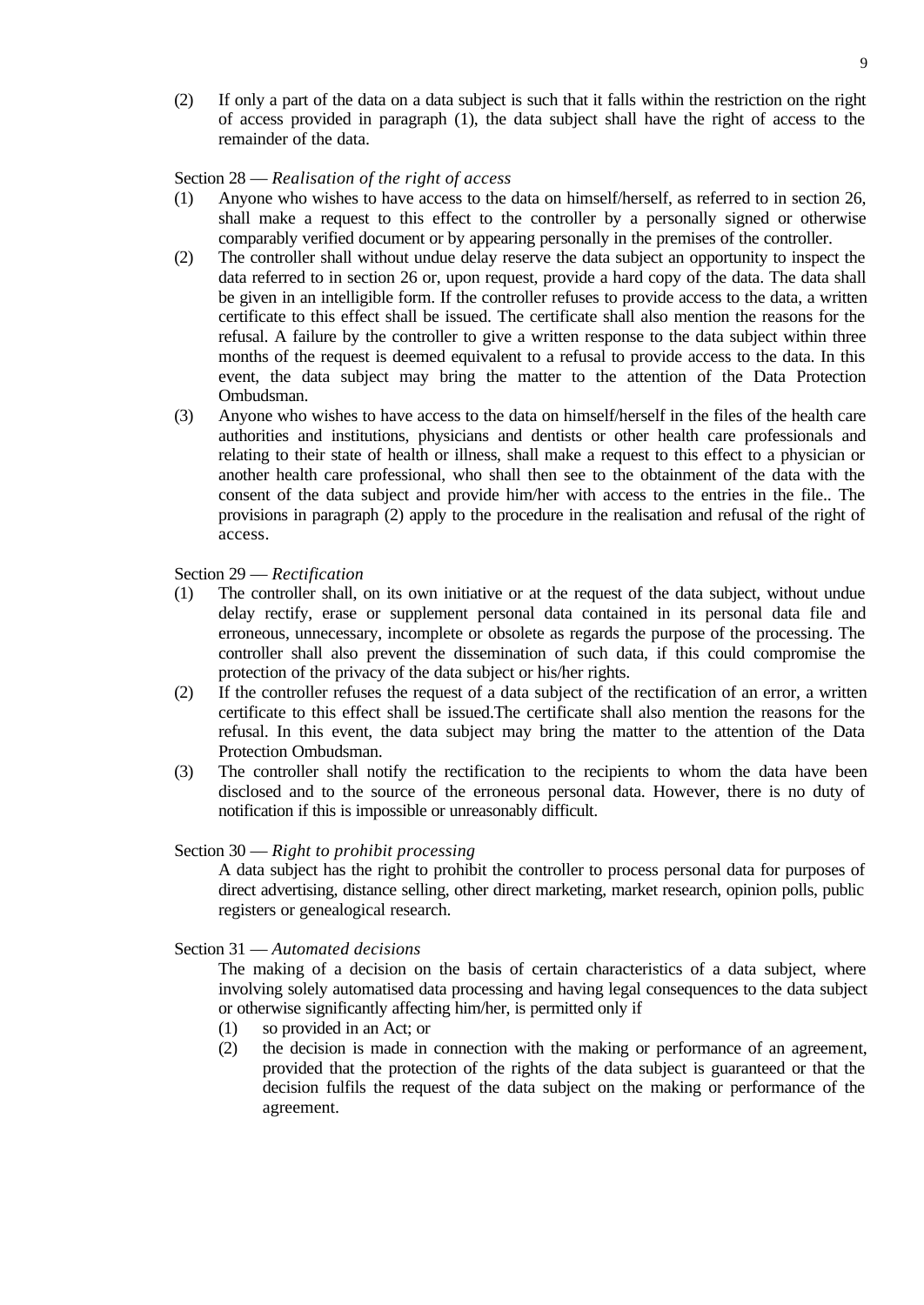# Chapter 7 — **Data security and storage of personal data**

#### Section 32 — *Data security*

- (1) The controller shall carry out the technical and organisational measures necessary for securing personal data against unauthorised access, against accidental or unlawful destruction, manipulation, disclosure and transfer and against other unlawful processing. The techniques available, the associated costs, the quality, quantity and age of the data, as well as the significance of the processing to the protection of privacy shall be taken into account when carrying out the measures.
- (2) Anyone who as an independent trader or business operates on the behalf of the controller shall, before starting the processing of data, provide the controller with appropriate commitments and other adequate guarantees of the security of the data as provided in paragraph (1).

### Section 33 — *Secrecy obligation*

Anyone who has gained knowledge of the characteristics, personal circumstances or economic situation of another person while carrying out measures relating to data processing shall not disclose the data to a third person against the provisions of this Act.

#### Section 34 — *Destruction of a personal data file*

If a personal data file is no longer necessary for the operations of the controller, it shall be destroyed, unless specific provisions have been issued by an Act or by lower-level regulation on the continued storage of the data contained therein or the file is transferred to be archived in accordance with section 35.

#### Section 35 — *Transfer of personal data to be archived*

- (1) Separate provisions apply to the use and protection of personal data files which have been transferred to the possession of the archive authorities, as well as to the disclosure of data from such files. However, when disclosing personal data from a private file, the archive authority shall take into account the provisions in this Act on the processing and disclosure of personal data, unless this, in view of the age or nature of the data recorded in the file, is manifestly unnecessary for the protection of the privacy of the data subjects.
- (2) A personal data file which is significant for purposes of scientific research or otherwise may be transferred for archiving to an institution of higher education or to a research institute or authority operating on a statutory basis, where the National Archives have granted a permission for such archiving. The National Archives may grant corporations, foundations and institutions a permission to archive personal data files compiled in their own activities and fulfilling the requirements above. In the permission the National Archives shall lay down rules for the protection of the files and for the monitoring of the use of the personal data.
- (3) Before granting a permission referred to in paragraph (2). the National Archives shall reserve the Data Protection Ombudsman an opportunity to issue an opinion on the matter.

#### Chapter 8 — **Notification to the Data Protection Ombudsman**

Section 36 — *Duty of notification*

- (1) The controller shall notify the Data Protection Ombudsman of automated data processing by sending a description of the file to that authority.
- (2) In addition, the controller shall notify the Data Protection Ombudsman of:
	- (1) the transfer of personal data to outside the European Union or the European Economic Area, if the data are transferred on the grounds provided in section 22 or 23(6) or (7) and there is no statutory provision on the same; or
	- (2) the launching of an automated decision-making system referred to in section 31.
- (3) Anyone who is engaged in credit data activity or carrying out debt collection or market or opinion research as a business, or operating in recruitment, personnel assessment or computing on the behalf of another, and who uses or processes files or personal data in this activity, shall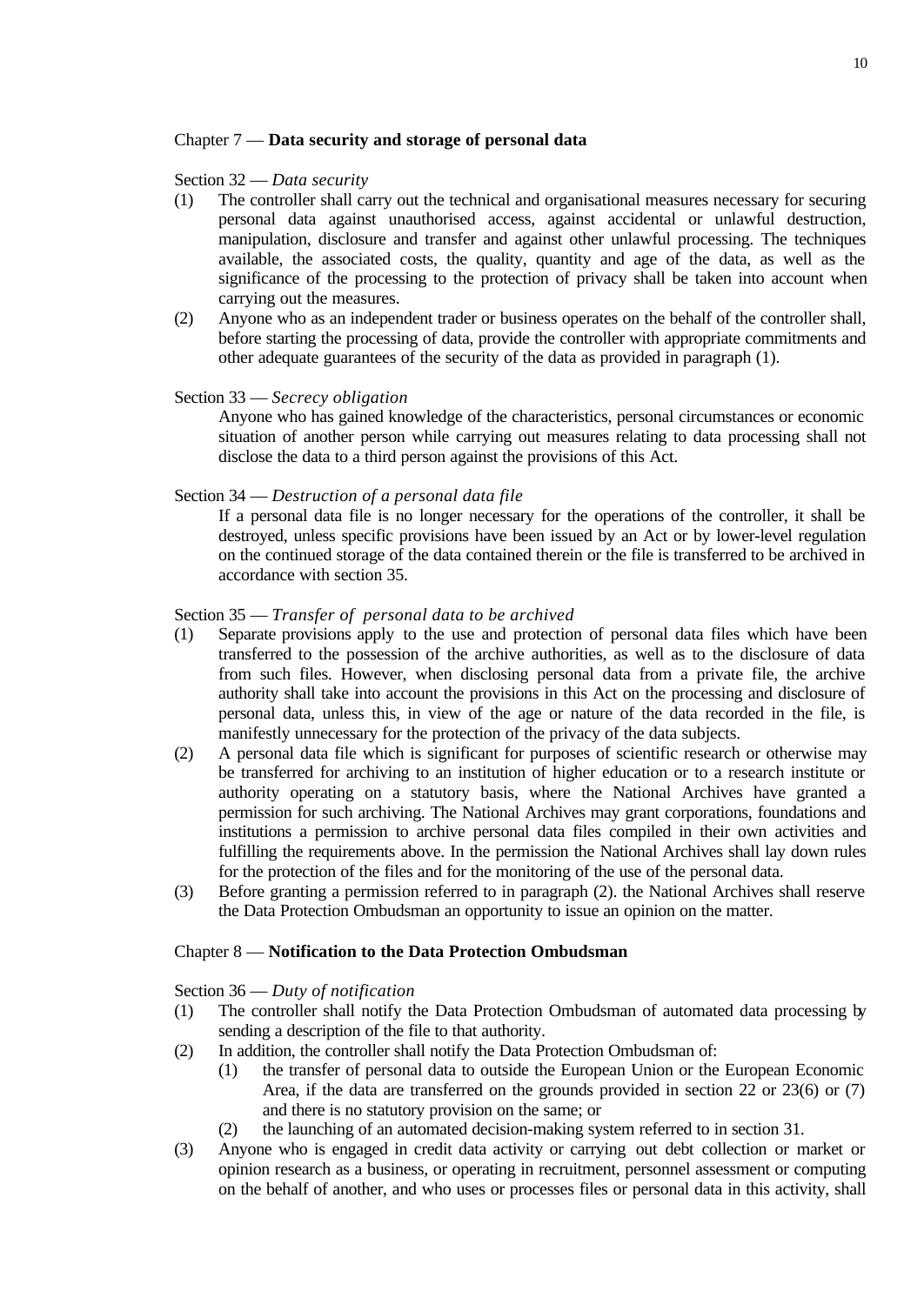notify the same to the Data Protection Ombudsman.

(4) The duty of notification referred to above in paragraph (1) does not apply, if the processing of personal data is based on section  $8(1)(1)$ —(3), on section  $8(1)(4)$  if so provided by law, on a client or service relationship or membership referred to in section  $8(1)(5)$ , on section  $8(1)(6)$  or (9), on section  $12(1)$ —(4), on section  $12(5)$  if so provided by law, on section  $12(7)$ —(10), (12) or (13), or on sections 13—18 or 20. The duty of notification may also be derogated from as provided by Decree, if it is evident that the processing of personal data does not compromise the protection of the privacy of the data subject, or his/her rights or freedoms.

Section 37 — *Notification*

- (1) The notification referred to above in section  $36(2)(1)$  shall indicate the information contained in the description of the file and also the types of data being transferred and how the transfer is carried out.
- (2) The notification referred to above in section 36(2)(2) shall indicate the information contained in the description of the file and also the logical construction of the system.
- (3) The notification referred to above in section 36(3) shall indicate the name, field of business, domicile and address of the trader or business, the personal data files used in the activity and the type of data contained therein, the disclosure of data from the file, the duration of storage of recorded data, the technical measures for securing the data and the measures for monitoring the use of the personal data files.
- (4) The notification shall be made well in advance of the collection or recording of the data to be recorded into the file or of the carrying out of another measure giving rise to the duty of notification; in any event, it shall at the latest be made 30 days before the same.

# Chapter 9 — **Direction and supervision of the processing of personal data**

Section 38 — *Data protection authorities*

- (1) The Data Protection Ombudsman provides direction and guidance on the processing of personal data, supervises the processing in order to achieve the objectives of this Act, as well as makes decisions, as provided in this Act.
- (2) The Data Protection Board deals with questions of principle relating to the processing of personal data, where these are significant to the application of this Act, as well as makes decisions in matters of data protection, as provided in this Act.
- (3) The data protection authorities may use the powers provided in this chapter even if the processing of personal data is according to section 4 not subject to the provisions of this Act. The data protection authorities co-operate with the data protection authorities in other Member States of the European Union, providing executive assistance, where necessary.

Section 39 — *Data protection authorities' right of access and inspection*

- (1) Regardless of confidentiality provisions, the Data Protection Ombudsman has the right of access to personal data which are being processed, as well as all information necessary for the supervision of the legality of the processing of personal data. The Data Protection Board has the same right in matters which it is dealing with.
- (2) The Data Protection Ombudsman has the right to inspect personal data files and to assign experts to carry out the inspection. For purposes of the inspection, the Data Protection Ombudsman and an expert have the right to enter the premises of the controller and a person operating on the behalf of the controller, where personal data are processed or personal data files are kept in such premises, and to access the information and equipment required for carrying out the inspection. In premises covered by the provisions on the sanctity of the home, an inspection may be carried out only if in the matter at hand there is a specific reason to believe that the provisions on the processing of personal data have been violated or are going to be violated. The inspection shall be carried out so that it does not cause undue inconvenience or cost to the controller.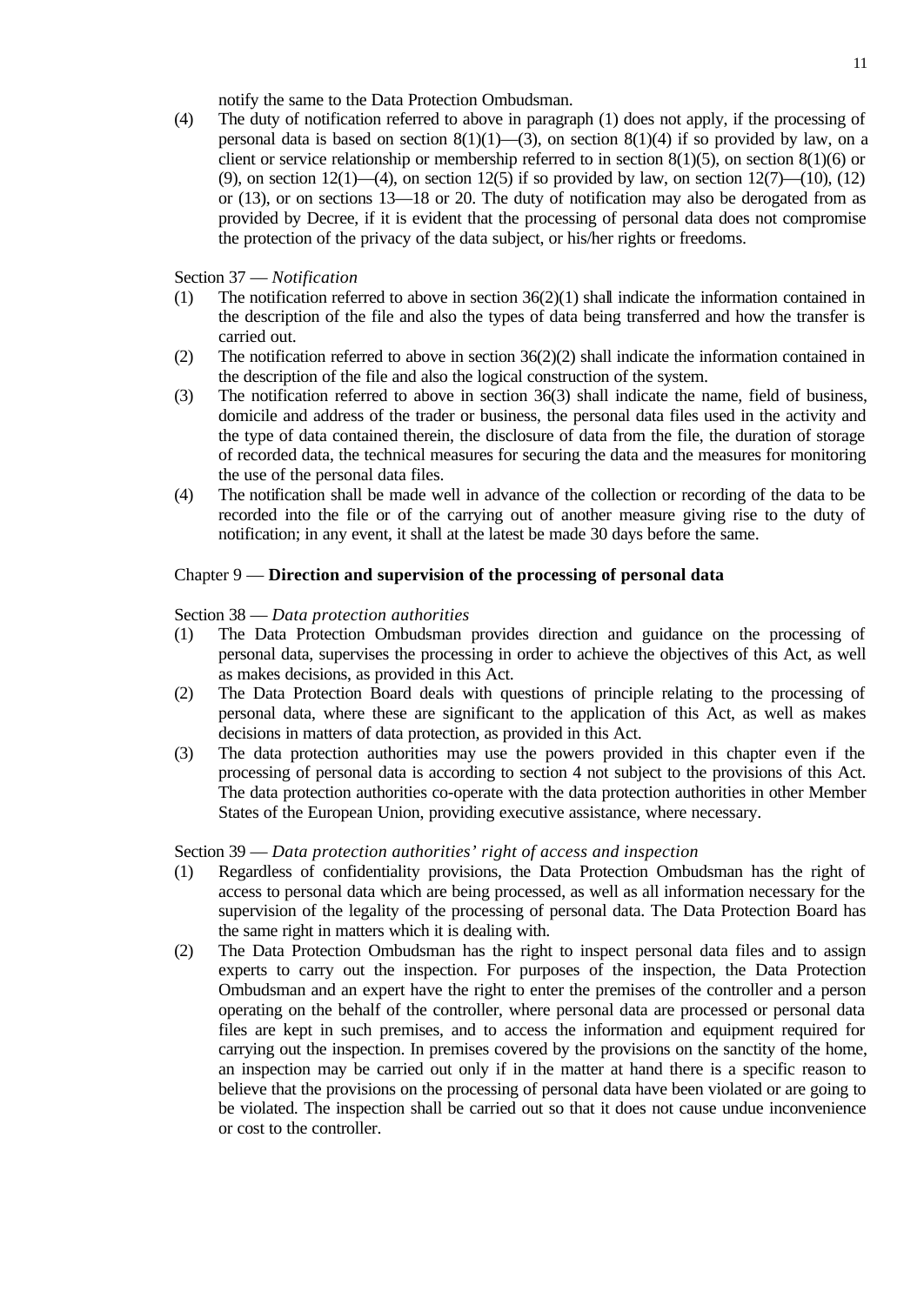(3) As regards processing referred to in section 2(5) above, the Data Protection Ombudsman supervises compliance with the obligation to protect the data, provided in section 32. For this purpose, the Data Protection Ombudsman has the right of access to the necessary information on the protection of the data.

# Section 40 — *Measures of the Data Protection Ombudsman*

- (1) The Data Protection Ombudsman shall promote good processing practice and issue directions and guidelines so as to achieve a situation where unlawful conduct is not continued or repeated. Where necessary, the Data Protection Ombudsman shall refer the matter to be dealt with by the Data Protection Board, or report it for prosecution.
- (2) The Data Protection Ombudsman shall decide matters brought to his/her attention by data subjects on the basis of sections 28 and 29. The Ombudsman may order a controller to realise the right of access of the data subject or to rectify an error.
- (3) The Data Protection Ombudsman may issue more detailed guidelines on how personal data is to be secured against unlawful processing.

# Section 41 — *Hearing the Data Protection Ombudsman*

- (1) The authority concerned shall reserve the Data Protection Ombudsman an opportunity to be heard in connection with the drafting of legislative or administrative reforms relating to the protection of personal rights or freedoms in the processing of personal data.
- (2) Before bringing charges for conduct contrary to this Act, the public prosecutor shall hear the Data Protection Ombudsman. When hearing a case of this sort, the court shall reserve the Data Protection Ombudsman an opportunity to be heard.

# Section 42 — *Sectoral codes of conduct*

Controllers or their representatives may draft sectoral codes of conduct for the application of this Act and the promotion of good processing practice, and send these to the Data Protection Ombudsman. The Data Protection Ombudsman may check if the code of conduct is in conformity with this Act and the other provisions relating to the processing of personal data.

# Section 43 — *Power of the Data Protection Board to grant permissions*

- (1) The Data Protection Board may grant a permission for the processing of personal data, as referred to in section  $8(1)(9)$ , if the processing is necessary, otherwise than in an individual case, in order to protect the vital interests of the data subject, or in order to use the public authority of the controller or a third person to whom the data is to be disclosed. The permission may be granted also in order to realise a legitimate interest of the controller or the recipient of the data, provided that such processing does not compromise the protection of the privacy of the individual or his/her rights.
- (2) The Data Protection Board may grant a permission for the processing of sensitive data, as referred to in section 12(13), for a reason pertaining to an important public interest.
- (3) The permission may be granted for a fixed period or for the time being; it shall contain the rules necessary for the protection of the privacy of the data subject. These rules may be amended or supplemented at the request of the Data Protection Ombudsman or the data subject, if this is necessary owing to a change in circumstances.

# Section 44 — *Orders of the Data Protection Board*

- At the request of the Data Protection Ombudsman, the Data Protection Board may:
- (1) prohibit processing of personal data which is contrary to the provisions of this Act or the rules and regulations issued on the basis of this Act;
- (2) in matters other than those referred to in section  $40(2)$ , compel the person concerned to remedy an instance of unlawful conduct or neglect;
- (3) order that the operations pertaining to the file be ceased, if the unlawful conduct or neglect seriously compromise the protection of the privacy of the data subject or his/her interests or rights, provided that the file is not set up under a statutory scheme; and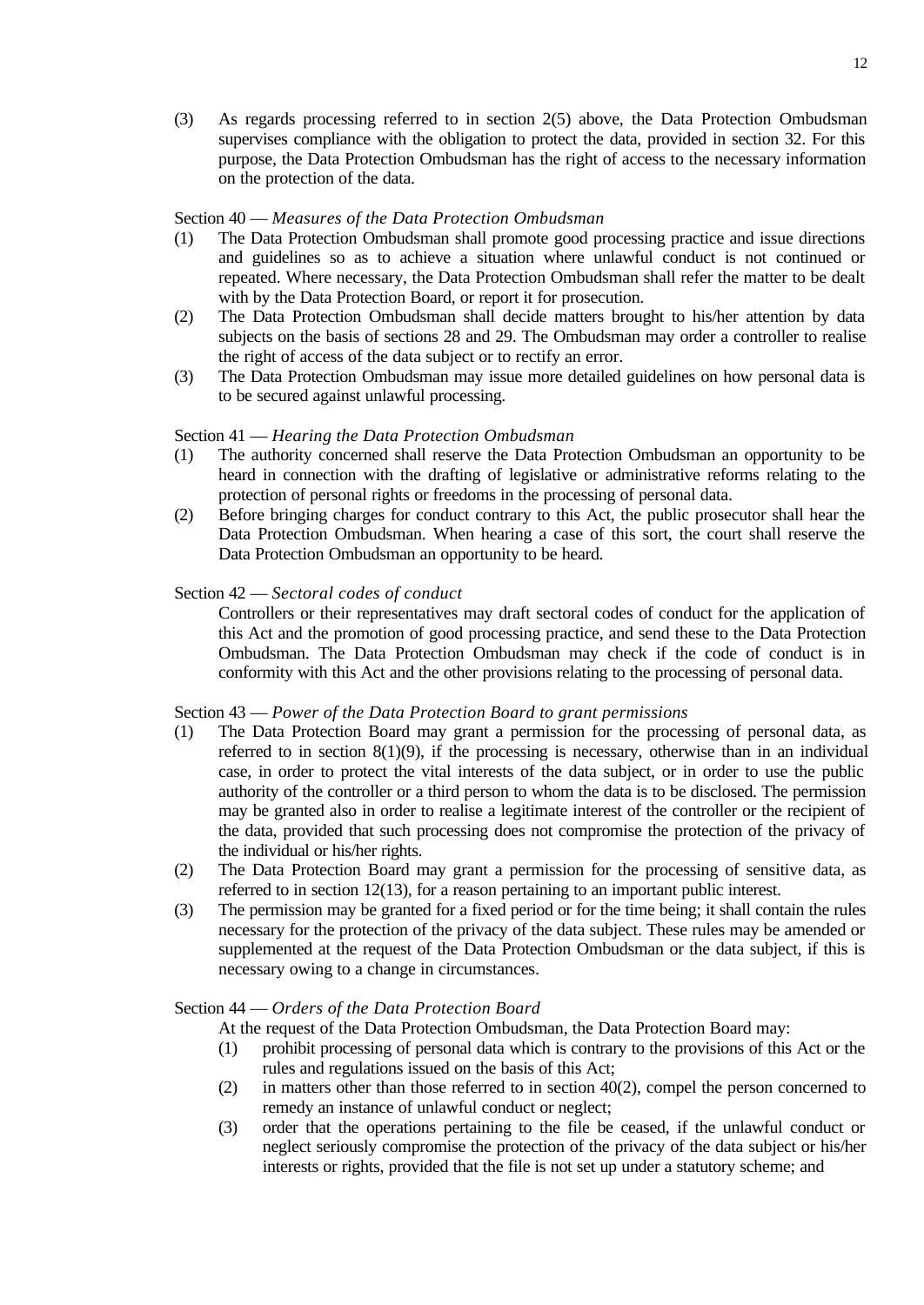(4) revoke a permission referred to in section 43, where the prerequisites for the same are no longer fulfilled or the controller acts against the permission or the rules attached to it.

Section 45 — *Appeal*

- (1) The decisions of the Data Protection Ombudsman, referred to in section 40(2), and the Data Protection Board, referred to in sections 43 and 44, are subject to appeal in accordance with the provisions of the Administrative Judicial Procedure Act (586/1996). The Data Protection Ombudsman may appeal against the decision of the Data Protection Board, referred to in section 43.
- (2) It may be ordered in a decision of the Data Protection Board that it is to be complied with regardless of appeal, unless otherwise ordered by the appellate authority.

Section 46 — *Threat of a fine*

The Data Protection Ombudsman may impose a threat of a fine, in accordance with the Act on Threats of a Fine (1113/1990), in order to reinforce the duty to provide access to data, as referred to in section 39(1) and 39(3), and a decision made on the basis of section  $40(2)$ ; the Data Protection Board may do likewise in relation to the duty to provide access to data, as referred to in section 39(1), and a decision made on the basis section 44.

#### Chapter 10 — **Miscellaneous provisions**

Section 47 — *Liability in damages*

- (1) The controller is liable to compensate for the economic and other loss suffered by the data subject or another person because of processing of personal data in violation of the provisions of this Act.
- (2) Otherwise the provisions in chapter 2, sections 2 and 3, chapter 3, sections 4 and 6 and chapters 4, 6 and 7 of the Damages Act (412/1974) apply to the liability in damages.

Section 48 — *Penal provisions*

- (1) The penalty for a personal data offence is provided in chapter 38, section 9 of the Penal Code (39/1889) and for breaking into a personal data file in chapter 38, section 8 of the Penal Code. The penalty for a violation of the secrecy obligation referred to in section 33 is provided in chapter 38, section 1 or 2 of the Penal Code, unless the act is punishable under chapter 40, section 5 of the Penal Code or a more severe penalty is provided in another Act.
- (2) A person who intentionally or grossly negligently and contrary to the provisions in this Act:
	- (1) fails to comply with the provisions on the definition of the purpose of the processing of the personal data, the drawing up of the description of the file, the information on data processing, the rectification of the file, the right of the data subject to prohibit the processing of data or the notification of the Data Protection Ombudsman;
	- (2) provides false or misleading data to a data protection authority in a matter concerning a personal data file;
	- (3) breaks the rules or regulations on the protection and destruction of personal data files; or

(4) breaks a final order issued by the Data Protection Board on the basis of section 43(3),

thus compromising the protection of the privacy of the data subject or his/her rights, shall be sentenced for a *personal data violation* to a fine, provided that a more severe penalty is not provided in another Act.

### Section 49 — *Further provisions*

Further provisions on the enforcement of this act are issued by Decree.

# Chapter 11 — **Entry into force and transitional provisions**

Section 50 — *Entry into force*

- (1) This Act enters into force on 1 June 1999.
- (2) This Act repeals the Personal Data File Act (471/1987), as later amended. However, the